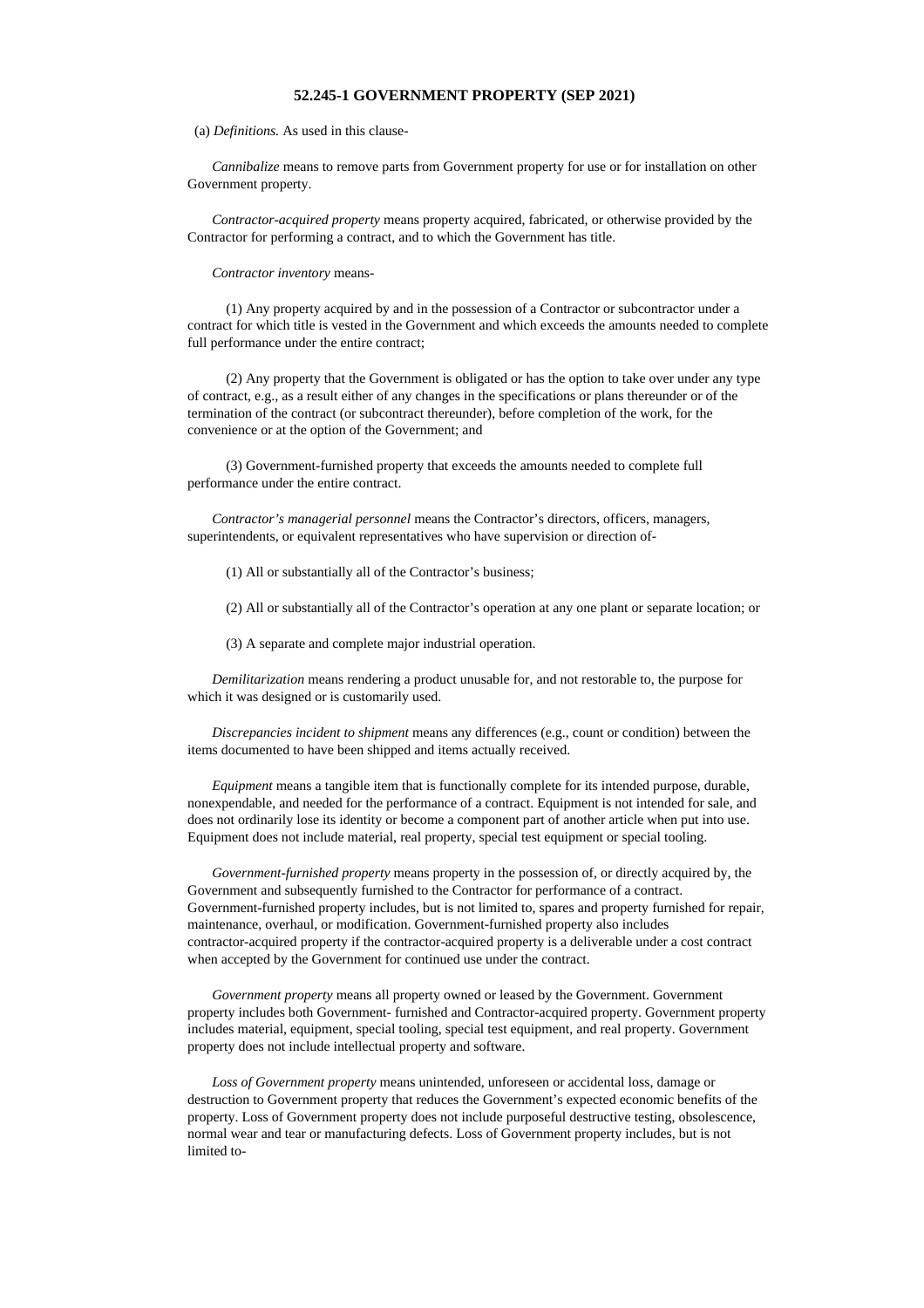(1) Items that cannot be found after a reasonable search;

(2) Theft;

(3) Damage resulting in unexpected harm to property requiring repair to restore the item to usable condition; or

(4) Destruction resulting from incidents that render the item useless for its intended purpose or beyond economical repair.

*Material* means property that may be consumed or expended during the performance of a contract, component parts of a higher assembly, or items that lose their individual identity through incorporation into an end item. Material does not include equipment, special tooling, special test equipment or real property.

*Nonseverable* means property that cannot be removed after construction or installation without substantial loss of value or damage to the installed property or to the premises where installed.

*Precious metals* means silver, gold, platinum, palladium, iridium, osmium, rhodium, and ruthenium.

*Production scrap* means unusable material resulting from production, engineering, operations and maintenance, repair, and research and development contract activities. Production scrap may have value when re-melted or reprocessed, e.g., textile and metal clippings, borings, and faulty castings and forgings.

*Property* means all tangible property, both real and personal.

*Property Administrator* means an authorized representative of the Contracting Officer appointed in accordance with agency procedures, responsible for administering the contract requirements and obligations relating to Government property in the possession of a Contractor.

*Property records* means the records created and maintained by the contractor in support of its stewardship responsibilities for the management of Government property.

*Provide* means to furnish, as in Government-furnished property, or to acquire, as in contractor-acquired property.

*Real property* See Federal Management Regulation 102-71.20 (41 CFR 102-71.20).

*Sensitive property* means property potentially dangerous to the public safety or security if stolen, lost, or misplaced, or that shall be subject to exceptional physical security, protection, control, and accountability. Examples include weapons, ammunition, explosives, controlled substances, radioactive materials, hazardous materials or wastes, or precious metals.

*Unit acquisition cost* means-

(1) For Government-furnished property, the dollar value assigned by the Government and identified in the contract; and

(2) For contractor-acquired property, the cost derived from the Contractor's records that reflect consistently applied generally accepted accounting principles.

## (b) *Property management.*

(1) The Contractor shall have a system of internal controls to manage (control, use, preserve, protect, repair, and maintain) Government property in its possession. The system shall be adequate to satisfy the requirements of this clause. In doing so, the Contractor shall initiate and maintain the processes, systems, procedures, records, and methodologies necessary for effective and efficient control of Government property. The Contractor shall disclose any significant changes to its property management system to the Property Administrator prior to implementation of the changes. The Contractor may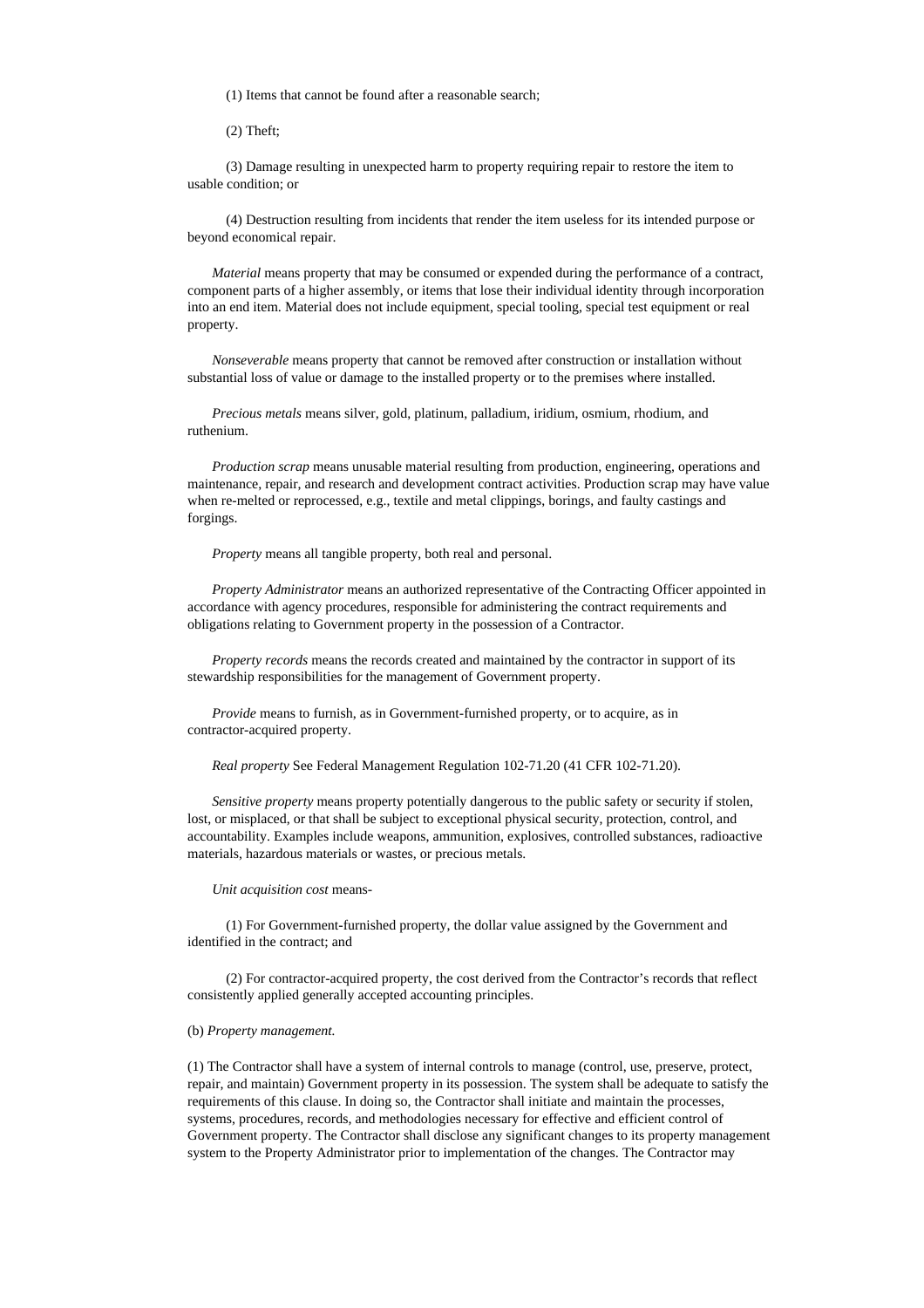employ customary commercial practices, voluntary consensus standards, or industry-leading practices and standards that provide effective and efficient Government property management that are necessary and appropriate for the performance of this contract (except where inconsistent with law or regulation).

(2) The Contractor's responsibility extends from the initial acquisition and receipt of property, through stewardship, custody, and use until formally relieved of responsibility by authorized means, including delivery, consumption, expending, sale (as surplus property), or other disposition, or via a completed investigation, evaluation, and final determination for lost property. This requirement applies to all Government property under the Contractor's accountability, stewardship, possession or control, including its vendors or subcontractors (see paragraph  $(f)(1)(v)$  of this clause).

(3) The Contractor shall include the requirements of this clause in all subcontracts under which Government property is acquired or furnished for subcontract performance.

(4) The Contractor shall establish and maintain procedures necessary to assess its property management system effectiveness and shall perform periodic internal reviews, surveillances, self assessments, or audits. Significant findings or results of such reviews and audits pertaining to Government property shall be made available to the Property Administrator.

#### (c) *Use of Government property.*

(1) The Contractor shall use Government property, either furnished or acquired under this contract, only for performing this contract, unless otherwise provided for in this contract or approved by the Contracting Officer.

(2) Modifications or alterations of Government property are prohibited, unless they are-

(i) Reasonable and necessary due to the scope of work under this contract or its terms and conditions;

(ii) Required for normal maintenance; or

(iii) Otherwise authorized by the Contracting Officer.

(3) The Contractor shall not cannibalize Government property unless otherwise provided for in this contract or approved by the Contracting Officer.

#### (d) *Government-furnished property.*

(1) The Government shall deliver to the Contractor the Government-furnished property described in this contract. The Government shall furnish related data and information needed for the intended use of the property. The warranties of suitability of use and timely delivery of Government-furnished property do not apply to property acquired or fabricated by the Contractor as contractor-acquired property and subsequently transferred to another contract with this Contractor.

(2) The delivery and/or performance dates specified in this contract are based upon the expectation that the Government-furnished property will be suitable for contract performance and will be delivered to the Contractor by the dates stated in the contract.

(i) If the property is not delivered to the Contractor by the dates stated in the contract, the Contracting Officer shall, upon the Contractor's timely written request, consider an equitable adjustment to the contract.

(ii) In the event property is received by the Contractor, or for Government-furnished property after receipt and installation, in a condition not suitable for its intended use, the Contracting Officer shall, upon the Contractor's timely written request, advise the Contractor on a course of action to remedy the problem. Such action may include repairing, replacing, modifying, returning, or otherwise disposing of the property at the Government's expense. Upon completion of the required action(s), the Contracting Officer shall consider an equitable adjustment to the contract (see also paragraph  $(f)(1)(ii)(A)$  of this clause).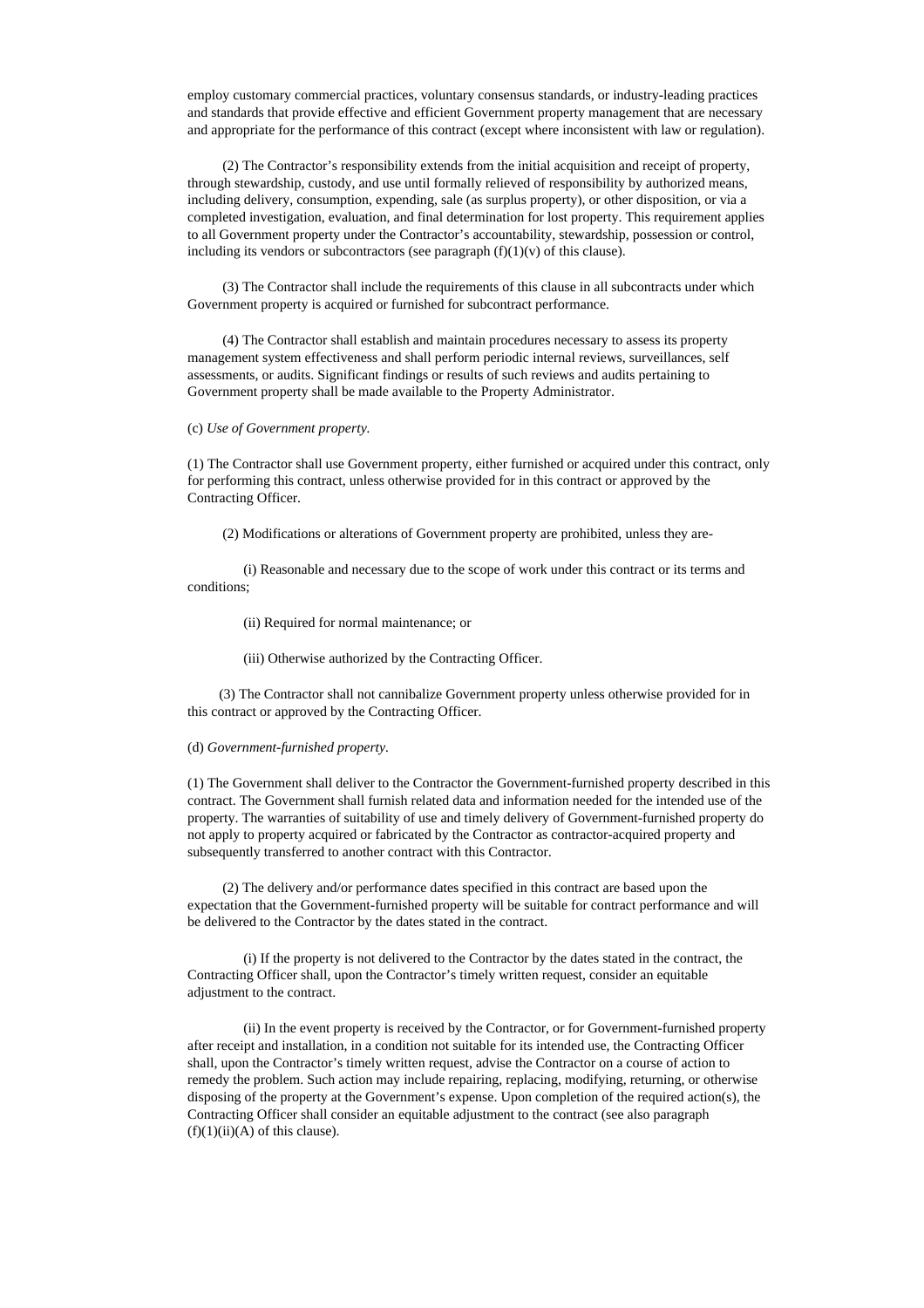(iii) The Government may, at its option, furnish property in an "as-is" condition. The Contractor will be given the opportunity to inspect such property prior to the property being provided. In such cases, the Government makes no warranty with respect to the serviceability and/or suitability of the property for contract performance. Any repairs, replacement, and/or refurbishment shall be at the Contractor's expense.

(3)

(i) The Contracting Officer may by written notice, at any time-

(A) Increase or decrease the amount of Government-furnished property under this contract;

(B) Substitute other Government-furnished property for the property previously furnished, to be furnished, or to be acquired by the Contractor for the Government under this contract; or

(C) Withdraw authority to use property.

(ii) Upon completion of any action(s) under paragraph  $(d)(3)(i)$  of this clause, and the Contractor's timely written request, the Contracting Officer shall consider an equitable adjustment to the contract.

(e) *Title to Government property.*

(1) All Government-furnished property and all property acquired by the Contractor, title to which vests in the Government under this paragraph (collectively referred to as "Government property"), is subject to the provisions of this clause. The Government shall retain title to all Government-furnished property. Title to Government property shall not be affected by its incorporation into or attachment to any property not owned by the Government, nor shall Government property become a fixture or lose its identity as personal property by being attached to any real property.

(2) Title vests in the Government for all property acquired or fabricated by the Contractor in accordance with the financing provisions or other specific requirements for passage of title in the contract. Under fixed price type contracts, in the absence of financing provisions or other specific requirements for passage of title in the contract, the Contractor retains title to all property acquired by the Contractor for use on the contract, except for property identified as a deliverable end item. If a deliverable item is to be retained by the Contractor for use after inspection and acceptance by the Government, it shall be made accountable to the contract through a contract modification listing the item as Government-furnished property.

(3) *Title under Cost-Reimbursement or Time-and-Material Contracts or Cost-Reimbursable line items under Fixed-Price contracts*.

(i) Title to all property purchased by the Contractor for which the Contractor is entitled to be reimbursed as a direct item of cost under this contract shall pass to and vest in the Government upon the vendor's delivery of such property.

(ii) Title to all other property, the cost of which is reimbursable to the Contractor, shall pass to and vest in the Government upon-

(A) Issuance of the property for use in contract performance;

(B) Commencement of processing of the property for use in contract performance; or

(C) Reimbursement of the cost of the property by the Government, whichever occurs first.

## (f) *Contractor plans and systems*.

(1) Contractors shall establish and implement property management plans, systems, and procedures at the contract, program, site or entity level to enable the following outcomes: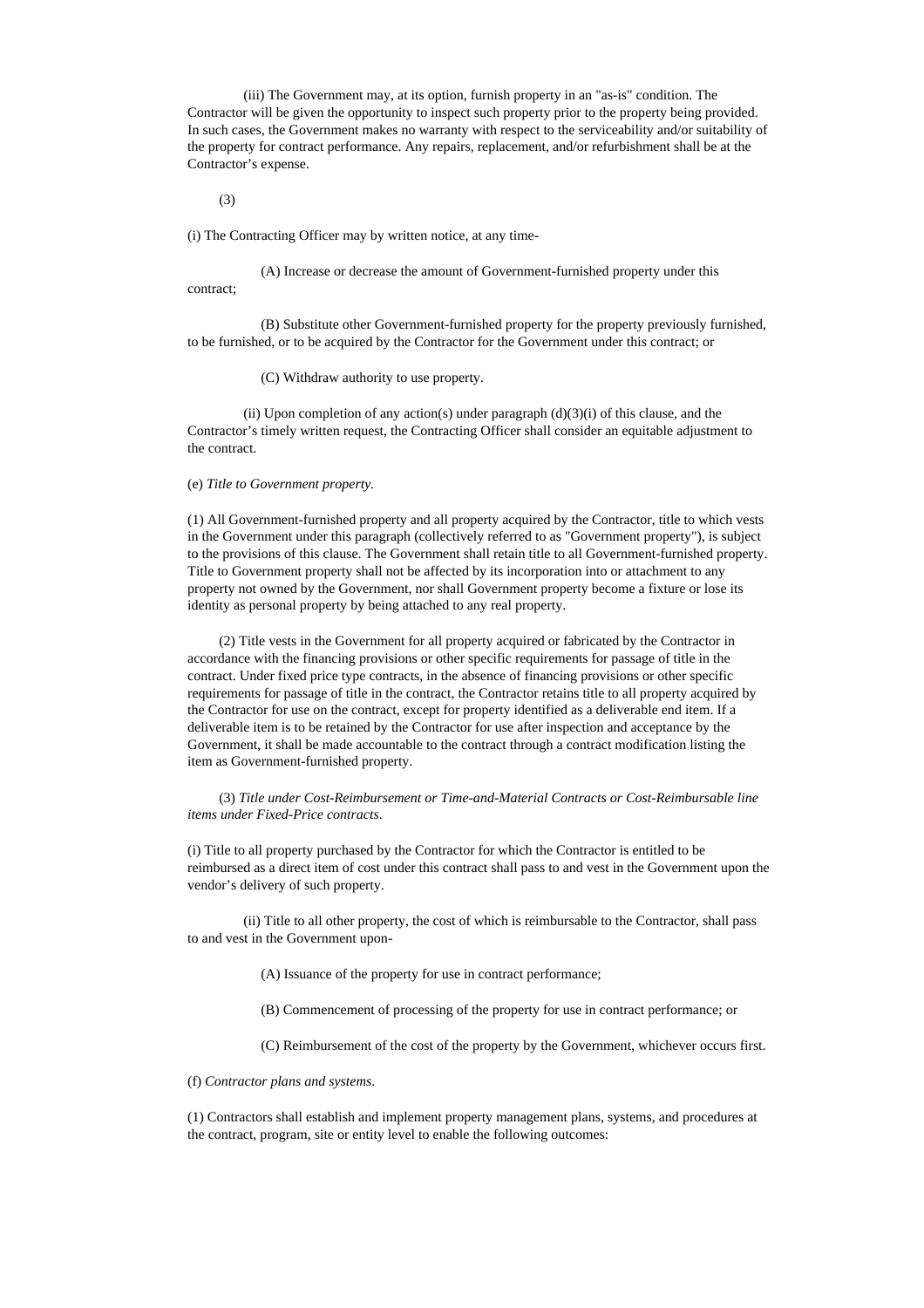(i) *Acquisition of Property.* The Contractor shall document that all property was acquired consistent with its engineering, production planning, and property control operations.

(ii) *Receipt of Government Property*. The Contractor shall receive Government property and document the receipt, record the information necessary to meet the record requirements of paragraph  $(f)(1)(iii)(A)(I)$  through (5) of this clause, identify as Government owned in a manner appropriate to the type of property (*e.g.*, stamp, tag, mark, or other identification), and manage any discrepancies incident to shipment.

(A) *Government-furnished property*. The Contractor shall furnish a written statement to the Property Administrator containing all relevant facts, such as cause or condition and a recommended course(s) of action, if overages, shortages, or damages and/or other discrepancies are discovered upon receipt of Government-furnished property.

(B) *Contractor-acquired property*. The Contractor shall take all actions necessary to adjust for overages, shortages, damage and/or other discrepancies discovered upon receipt, in shipment of Contractor-acquired property from a vendor or supplier, so as to ensure the proper allocability and allowability of associated costs.

(iii) *Records of Government property.* The Contractor shall create and maintain records of all Government property accountable to the contract, including Government-furnished and Contractor-acquired property.

(A) Property records shall enable a complete, current, auditable record of all transactions and shall, unless otherwise approved by the Property Administrator, contain the following:

(1) The name, part number and description, National Stock Number (if needed for additional item identification tracking and/or disposition), and other data elements as necessary and required in accordance with the terms and conditions of the contract.

(2) Quantity received (or fabricated), issued, and balance-on-hand.

(3) Unit acquisition cost.

(4) Unique-item identifier or equivalent (if available and necessary for individual item

tracking).

(5) Unit of measure.

(6) Accountable contract number or equivalent code designation.

(7) Location.

(8) Disposition.

(9) Posting reference and date of transaction.

(10) Date placed in service (if required in accordance with the terms and conditions of

the contract).

(B) *Use of a Receipt and Issue System for Government Material*. When approved by the Property Administrator, the Contractor may maintain, in lieu of formal property records, a file of appropriately cross-referenced documents evidencing receipt, issue, and use of material that is issued for immediate consumption.

(iv) *Physical inventory*. The Contractor shall periodically perform, record, and disclose physical inventory results. A final physical inventory shall be performed upon contract completion or termination. The Property Administrator may waive this final inventory requirement, depending on the circumstances (*e.g.*, overall reliability of the Contractor's system or the property is to be transferred to a follow-on contract).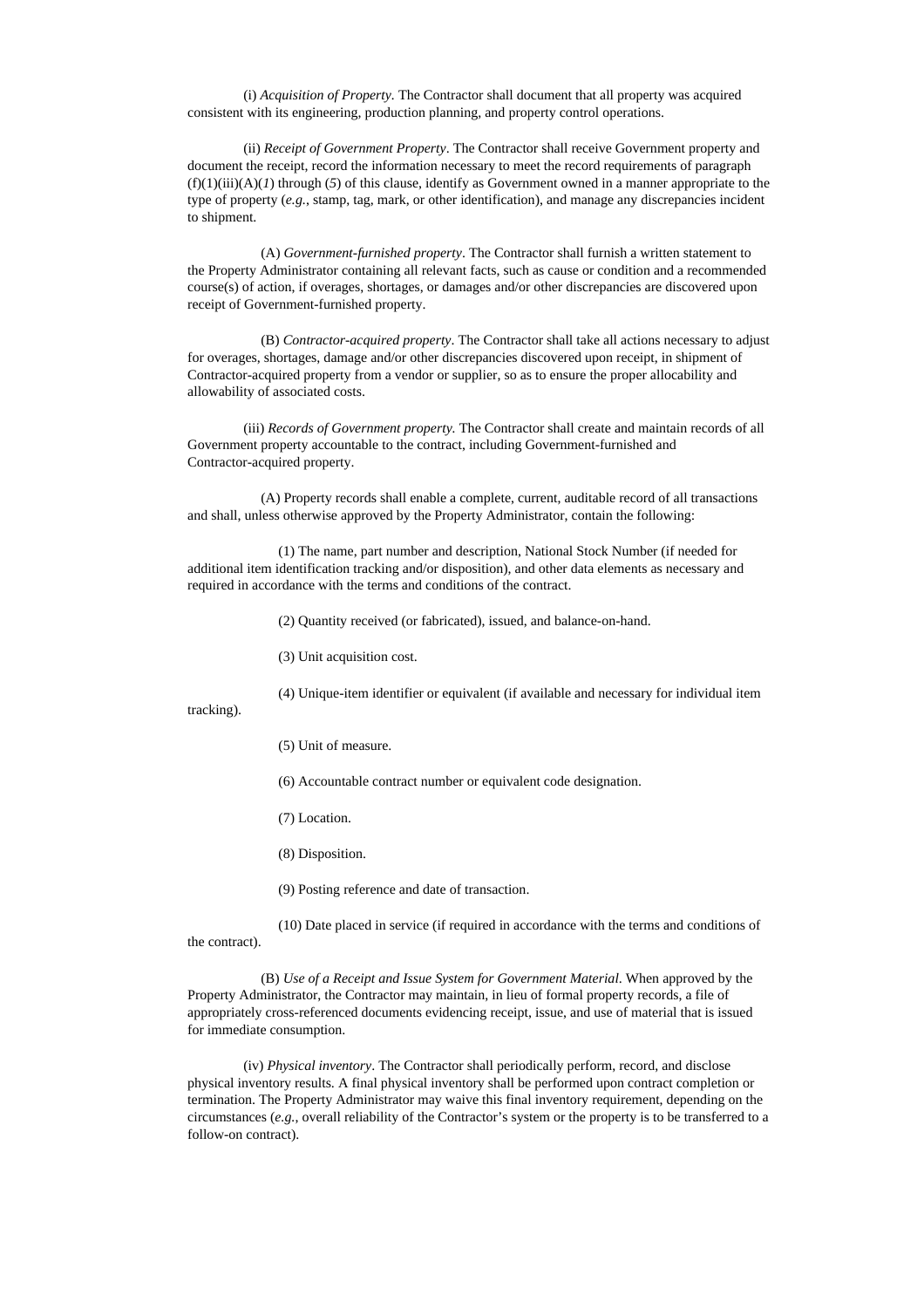### (v) *Subcontractor control*.

(A) The Contractor shall award subcontracts that clearly identify items to be provided and the extent of any restrictions or limitations on their use. The Contractor shall ensure appropriate flow down of contract terms and conditions (*e.g.*, extent of liability for loss of Government property.

(B) The Contractor shall assure its subcontracts are properly administered and reviews are periodically performed to determine the adequacy of the subcontractor's property management system.

(vi) *Reports*. The Contractor shall have a process to create and provide reports of discrepancies, loss of Government property, physical inventory results, audits and self-assessments, corrective actions, and other property-related reports as directed by the Contracting Officer.

(vii) *Relief of stewardship responsibility and liability*. The Contractor shall have a process to enable the prompt recognition, investigation, disclosure and reporting of loss of Government property, including losses that occur at subcontractor or alternate site locations.

(A) This process shall include the corrective actions necessary to prevent recurrence.

(B) Unless otherwise directed by the Property Administrator, the Contractor shall investigate and report to the Government all incidents of property loss as soon as the facts become known. Such reports shall, at a minimum, contain the following information:

(1) Date of incident (if known).

(2) The data elements required under  $(f)(1)(iii)(A)$ .

(3) Quantity.

(4) Accountable contract number.

(5) A statement indicating current or future need.

(6) Unit acquisition cost, or if applicable, estimated sales proceeds, estimated repair or replacement costs.

(7) All known interests in commingled material of which includes Government

material.

(8) Cause and corrective action taken or to be taken to prevent recurrence.

(9) A statement that the Government will receive compensation covering the loss of Government property, in the event the Contractor was or will be reimbursed or compensated.

(10) Copies of all supporting documentation.

(11) Last known location.

(12) A statement that the property did or did not contain sensitive, export controlled, hazardous, or toxic material, and that the appropriate agencies and authorities were notified.

(C) Unless the contract provides otherwise, the Contractor shall be relieved of stewardship responsibility and liability for property when-

(1) Such property is consumed or expended, reasonably and properly, or otherwise accounted for, in the performance of the contract, including reasonable inventory adjustments of material as determined by the Property Administrator;

(2) Property Administrator grants relief of responsibility and liability for loss of Government property;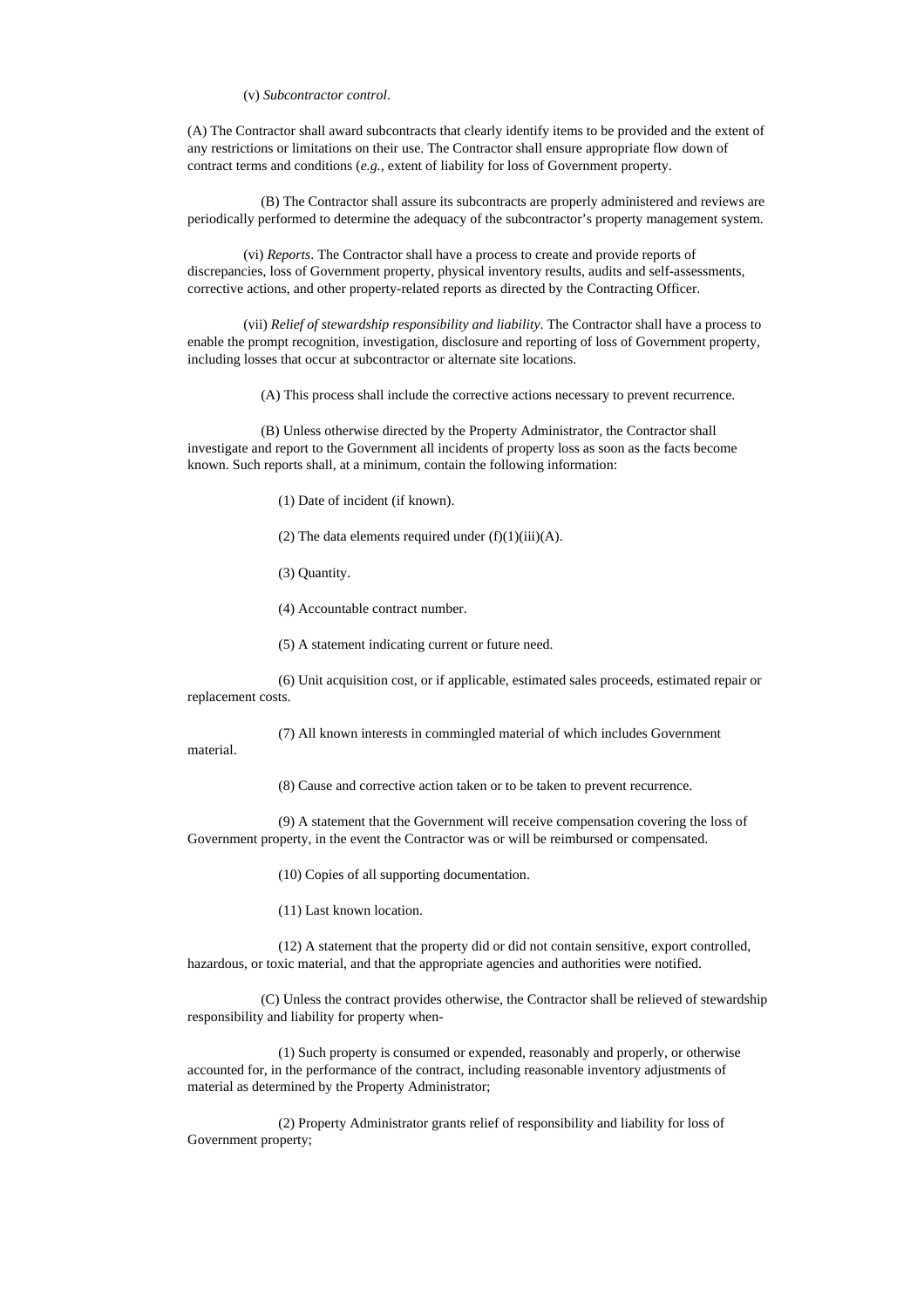(3) Property is delivered or shipped from the Contractor's plant, under Government instructions, except when shipment is to a subcontractor or other location of the Contractor; or

(4) Property is disposed of in accordance with paragraphs (j) and (k) of this clause.

(viii) *Utilizing Government property*.

(A) The Contractor shall utilize, consume, move, and store Government Property only as authorized under this contract. The Contractor shall promptly disclose and report Government property in its possession that is excess to contract performance.

(B) Unless otherwise authorized in this contract or by the Property Administrator the Contractor shall not commingle Government material with material not owned by the Government.

(ix) *Maintenance*. The Contractor shall properly maintain Government property. The Contractor's maintenance program shall enable the identification, disclosure, and performance of normal and routine preventative maintenance and repair. The Contractor shall disclose and report to the Property Administrator the need for replacement and/or capital rehabilitation.

(x) *Property closeout*. The Contractor shall promptly perform and report to the Property Administrator contract property closeout, to include reporting, investigating and securing closure of all loss of Government property cases; physically inventorying all property upon termination or completion of this contract; and disposing of items at the time they are determined to be excess to contractual needs.

(2) The Contractor shall establish and maintain Government accounting source data, as may be required by this contract, particularly in the areas of recognition of acquisitions, loss of Government property, and disposition of material and equipment.

(g) Systems analysis.

(1) The Government shall have access to the Contractor's premises and all Government property, at reasonable times, for the purposes of reviewing, inspecting and evaluating the Contractor's property management plan(s), systems, procedures, records, and supporting documentation that pertains to Government property. This access includes all site locations and, with the Contractor's consent, all subcontractor premises.

(2) Records of Government property shall be readily available to authorized Government personnel and shall be appropriately safeguarded.

(3) Should it be determined by the Government that the Contractor's (or subcontractor's) property management practices are inadequate or not acceptable for the effective management and control of Government property under this contract, or present an undue risk to the Government, the Contractor shall prepare a corrective action plan when requested by the Property Administrator and take all necessary corrective actions as specified by the schedule within the corrective action plan.

(h) *Contractor Liability for Government Property.*

(1) Unless otherwise provided for in the contract, the Contractor shall not be liable for loss of Government property furnished or acquired under this contract, except when any one of the following applies-

(i) The risk is covered by insurance or the Contractor is otherwise reimbursed (to the extent of such insurance or reimbursement). The allowability of insurance costs shall be determined in accordance with [31.205-19.](https://www.acquisition.gov/far/31.205-19#FAR_31_205_19)

(ii) Loss of Government property that is the result of willful misconduct or lack of good faith on the part of the Contractor's managerial personnel.

(iii) The Contracting Officer has, in writing, revoked the Government's assumption of risk for loss of Government property due to a determination under paragraph (g) of this clause that the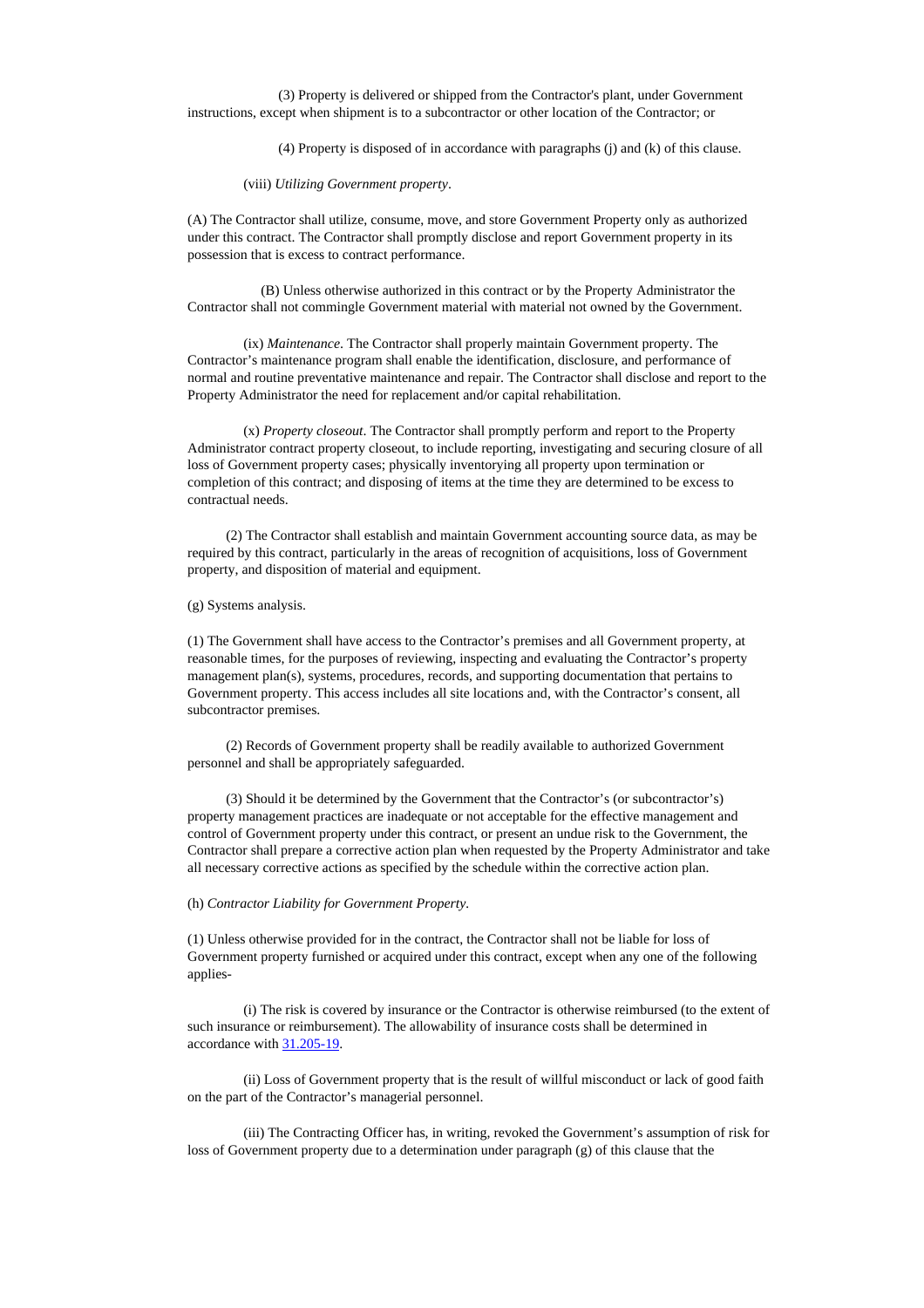Contractor's property management practices are inadequate, and/or present an undue risk to the Government, and the Contractor failed to take timely corrective action. If the Contractor can establish by clear and convincing evidence that the loss of Government property occurred while the Contractor had adequate property management practices or the loss did not result from the Contractor's failure to maintain adequate property management practices, the Contractor shall not be held liable.

(2) The Contractor shall take all reasonable actions necessary to protect the property from further loss. The Contractor shall separate the damaged and undamaged property, place all the affected property in the best possible order, and take such other action as the Property Administrator directs.

(3) The Contractor shall do nothing to prejudice the Government's rights to recover against third parties for any loss of Government property.

(4) The Contractor shall reimburse the Government for loss of Government property, to the extent that the Contractor is financially liable for such loss, as directed by the Contracting Officer.

(5) Upon the request of the Contracting Officer, the Contractor shall, at the Government's expense, furnish to the Government all reasonable assistance and cooperation, including the prosecution of suit and the execution of instruments of assignment in favor of the Government in obtaining recovery.

(i) *Equitable adjustment*. Equitable adjustments under this clause shall be made in accordance with the procedures of the Changes clause. However, the Government shall not be liable for breach of contract for the following:

(1) Any delay in delivery of Government-furnished property.

(2) Delivery of Government-furnished property in a condition not suitable for its intended use.

(3) An increase, decrease, or substitution of Government-furnished property.

(4) Failure to repair or replace Government property for which the Government is responsible.

(j) *Contractor inventory disposal*. Except as otherwise provided for in this contract, the Contractor shall not dispose of Contractor inventory until authorized to do so by the Plant Clearance Officer or authorizing official.

(1) Predisposal requirements.

(i) If the Contractor determines that the property has the potential to fulfill requirements under other contracts, the Contractor, in consultation with the Property Administrator, shall request that the Contracting Officer transfer the property to the contract in question, or provide authorization for use, as appropriate. In lieu of transferring the property, the Contracting Officer may authorize the Contractor to credit the costs of Contractor-acquired property (material only) to the losing contract, and debit the gaining contract with the corresponding cost, when such material is needed for use on another contract. Property no longer needed shall be considered contractor inventory.

(ii) For any remaining Contractor-acquired property, the Contractor may purchase the property at the unit acquisition cost if desired or make reasonable efforts to return unused property to the appropriate supplier at fair market value (less, if applicable, a reasonable restocking fee that is consistent with the supplier's customary practices.)

## (2) *Inventory disposal schedules*.

(i) Absent separate contract terms and conditions for property disposition, and provided the property was not reutilized, transferred, or otherwise disposed of, the Contractor, as directed by the Plant Clearance Officer or authorizing official, shall use **[Standard](https://www.gsa.gov/forms-library/inventory-disposal-schedule) Form 1428**, Inventory Disposal Schedule or electronic equivalent, to identify and report-

(A) Government-furnished property that is no longer required for performance of this contract;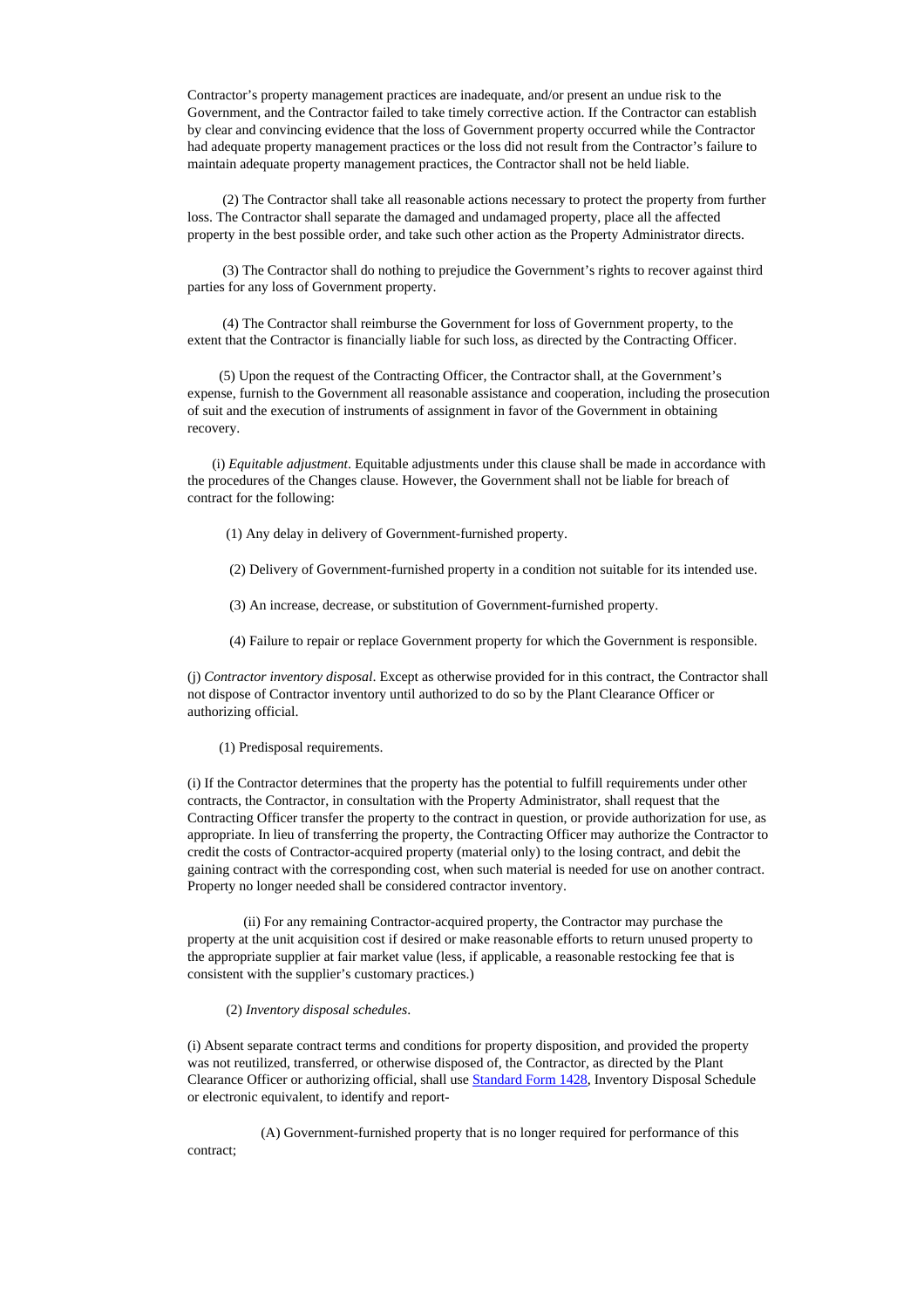(B) Contractor-acquired property, to which the Government has obtained title under paragraph (e) of this clause, which is no longer required for performance of that contract; and

(C) Termination inventory.

(ii) The Contractor may annotate inventory disposal schedules to identify property the Contractor wishes to purchase from the Government, in the event that the property is offered for sale.

(iii) Separate inventory disposal schedules are required for aircraft in any condition, flight safety critical aircraft parts, and other items as directed by the Plant Clearance Officer.

(iv) The Contractor shall provide the information required by FAR  $\frac{52.245-1(f)}{1}$  $\frac{52.245-1(f)}{1}$  $\frac{52.245-1(f)}{1}$ (iii) along with the following:

(A) Any additional information that may facilitate understanding of the property's intended use.

(B) For work-in-progress, the estimated percentage of completion.

(C) For precious metals in raw or bulk form, the type of metal and estimated weight.

(D) For hazardous material or property contaminated with hazardous material, the type of hazardous material.

(E) For metals in mill product form, the form, shape, treatment, hardness, temper, specification (commercial or Government) and dimensions (thickness, width and length).

(v) Property with the same description, condition code, and reporting location may be grouped in a single line item.

(vi) Scrap should be reported by "lot" along with metal content, estimated weight and estimated value.

(3) *Submission requirements*.

(i) The Contractor shall submit inventory disposal schedules to the Plant Clearance Officer no later than-

(A) 30 days following the Contractor's determination that a property item is no longer required for performance of this contract;

(B) 60 days, or such longer period as may be approved by the Plant Clearance Officer, following completion of contract deliveries or performance; or

(C) 120 days, or such longer period as may be approved by the Termination Contracting Officer, following contract termination in whole or in part.

(ii) Unless the Plant Clearance Officer determines otherwise, the Contractor need not identify or report production scrap on inventory disposal schedules, and may process and dispose of production scrap in accordance with its own internal scrap procedures. The processing and disposal of other types of Government-owned scrap will be conducted in accordance with the terms and conditions of the contract or Plant Clearance Officer direction, as appropriate.

(4) *Corrections*. The Plant Clearance Officer may-

(i) Reject a schedule for cause (*e.g.*, contains errors, determined to be inaccurate); and

(ii) Require the Contractor to correct an inventory disposal schedule.

(5) *Post submission adjustments*. The Contractor shall notify the Plant Clearance Officer at least 10 working days in advance of its intent to remove an item from an approved inventory disposal